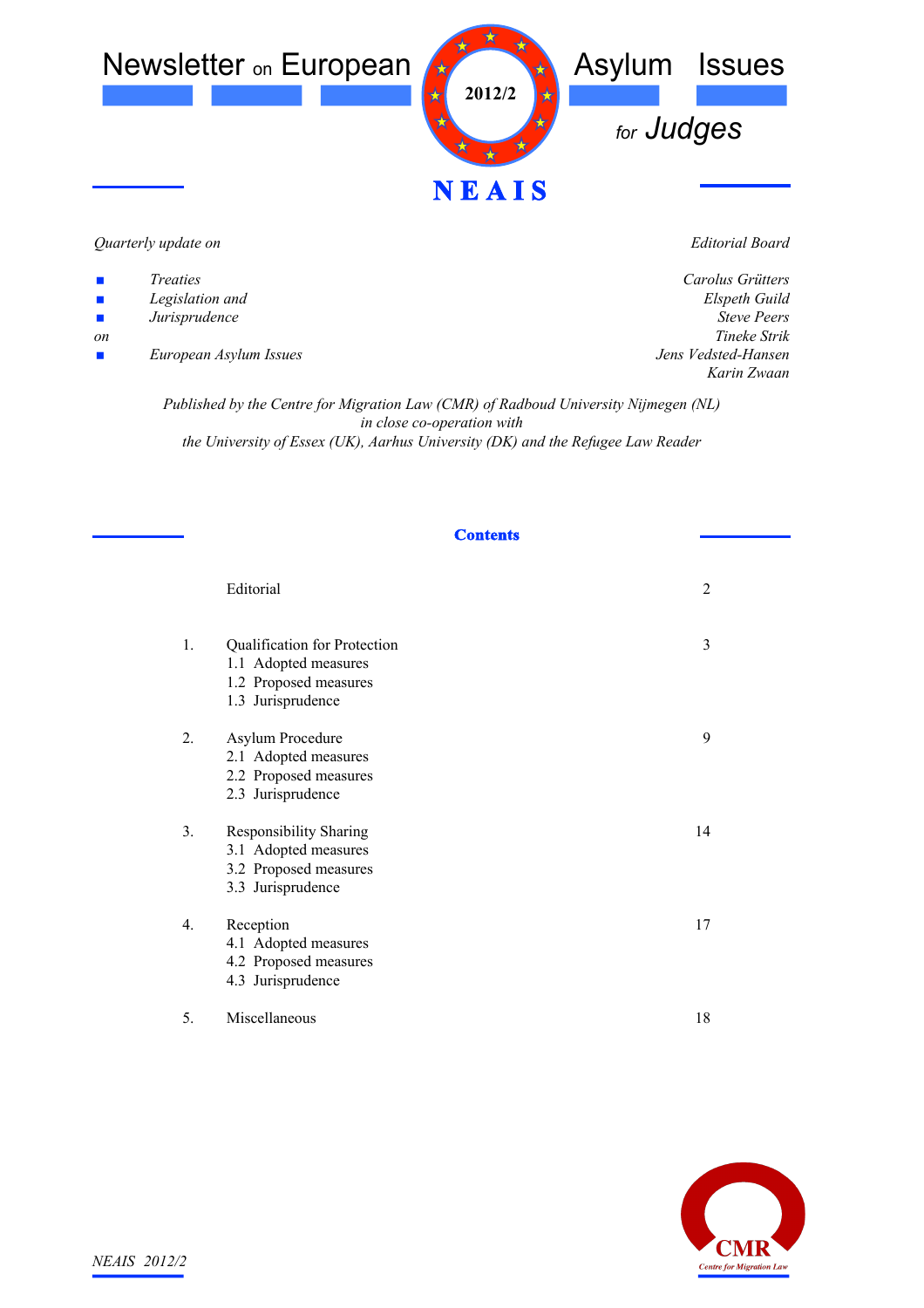# N E A I S 2012/2

## **Editorial**

**Welcome** to the second edition of NEAIS: a Newsletter on European Asylum Issues. This newsletter is designed for judges who need to keep up to date with European developments in the area of asylum. This newsletter contains European legislation and jurisprudence on four central themes regarding asylum: (1) qualification for protection, (2) procedural safeguards, (3) responsibility sharing and (4) reception conditions of asylum seekers. On each subject NEAIS will provide a list of: (a) measures already adopted, (b) measures in preparation and (c) relevant jurisprudence.

On all other issues regarding Migration we would refer the reader to the other newsletter: NEMIS, the Newsletter on European Migration issues.

## **Judgments**

We would like to draw your attention to some recent judgments of the ECtHR on article 3 in expulsion cases.

In **Othman (Abu Qatada) v. UK**, the Court found that the fact that the applicant, a high profile Islamist belonging to a category of prisoners frequently ill-treated in Jordan, was held not to be in real risk of illtreatment if being deported to Jordan, due to the information provided about the 'diplomatic assurances' that had been obtained by the UK government in order to protect his Convention rights upon deportation; the Court took into account the particularities of the memorandum of understanding agreed between the UK and Jordan, and the modalities of monitoring the Jordanian authorities' compliance with the assurances.

In the case **Labsi v. Slovakia** however, the Court was not satisfied with diplomatic assurances. An Algerian man, convicted in France of preparing a terrorist act, and convicted in his absence in Algeria of membership of a terrorist organisation, had been expelled to Algeria upon rejection of his asylum request in Slovakia. On the basis of the existing information about the situation in Algeria for persons suspected of terrorist activities, the Court found that there had been substantial grounds for believing that he faced a real risk of being exposed to treatment contrary to art. 3. The responding government's invocation of the security risk represented by the applicant was dismissed due to the absolute guarantee under art. 3. Assurances given by the Algerian authorities concerning the applicant's treatment upon return to Algeria were found to be of a general nature, and they had proven insufficient since the request for a visit by a Slovak official to the applicant, held in detention upon return, had not been followed.

In **S.F. and Others v. Sweden** the ECtHR noted, observing that the human rights situation in Iran gives rise to grave concern, that it is not only the leaders of political organisations or other high-profile persons who are detained, but that anyone who demonstrates or in any way opposes the current regime in Iran may be at risk of being detained and ill-treated or tortured. The Court found that they had been involved in extensive and genuine political and human rights activities in Sweden that were of relevance for the determination of the risk on return, given their existing risk of identification and their belonging to several risk categories. Thus, their sur place activities taken together with their past activities and incidents in Iran lead the Court to conclude that there would be substantial grounds for believing that they would be exposed to a real risk of treatment contrary to art. 3 if deported to Iran in the current circumstances.

#### **Input from judges**

The more national jurisprudence the editors receive from judges, the more relevant this newsletter will become. You are therefore more than welcome to provide us with your judgments, regarding the relevant interpretation of EU on legal instruments. Do feel free to forward this newsletter to any colleagues you think might be interested. Please contact us if you have any inquiries.

Nijmegen, 12 July 2012, Carolus Grütters & Tineke Strik

-.-.-

website http://cmr.jur.ru.nl/neais/ subscribe email to c.grutters@jur.ru.nl ISSN 2213-249X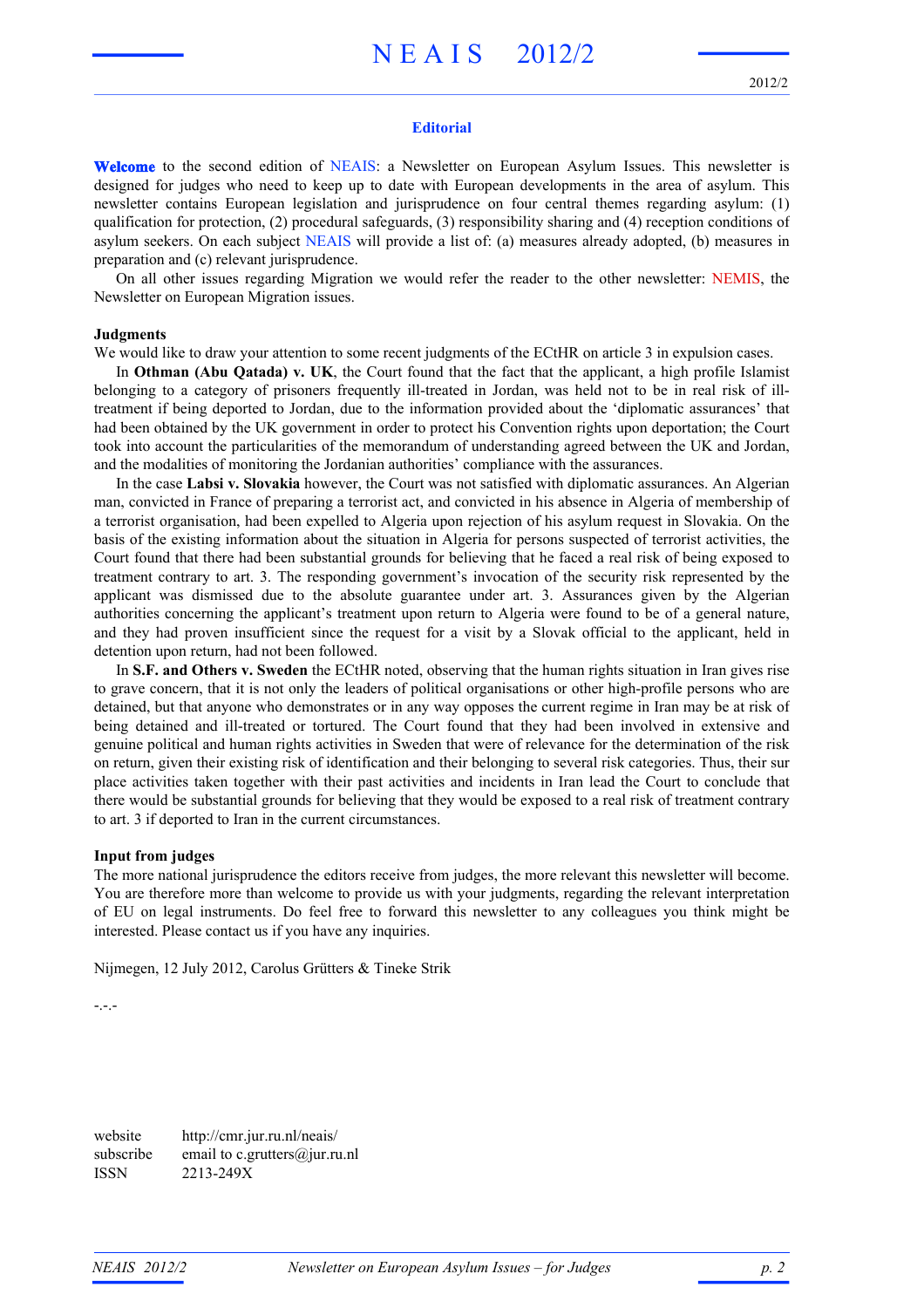2012/2

## **1 Qualification for Protection**

*1.1 Qualification for Protection: Adopted Measures*

## **Directive 2011/95**

*Qualification for protection-2*

- OJ 2011 L 337/9 UK, IRL opt out **\***
- impl. date Dec. 2013 **\***
- **\*** Recast of Dir. 2004/83

#### **Directive 2004/83**

*Qualification for protection-1*

- OJ 2004 L 304/12 **\***
- impl. date 10 Oct. 2006 **\***
- **\*** Revised by Dir. 2011/95
- $\bullet$  CJEU C-57/09 & C-101/09, B and D [9 Nov. 2010]
- **■** CJEU C-31/09, Bolbol [17 June 2010]
- CJEU C-175/08, Abdullah a.o. [2 Mar. 2010] !
- **•** CJEU C-465/07, Elgafaji [17 Feb. 2009]
- CJEU C-285/12, Diakite [pending]
- CJEU C-201/12, X vs The Netherlands [pending]
- CJEU C-364/11, El Kott a.o. [pending] !
- **The CJEU C-277/11, M.M.** [pending]
- $\bullet$  CJEU C-71/11 and C-99/11, Z. [pending]

#### **Directive 2001/55**

*Temporary Protection*

OJ 2001 L 212/12 **\***

#### **ECHR art. 3 (qual.)**

*European Convention for the Protection of Human Rights and Fundamental Freedoms and its Protocols*

- ETS 005 **\***
- impl. date 1950 **\***
- **\*** art. 3: Prohibition of Torture, Inhuman or Degrading Treatment or Punishment
- ECtHR Ap.no. 33809/08, Labsi vs Slovakia [15 May 2012] ! ECtHR Ap.no. 52077/10, S.F. v. Sweden [15 May 2012] ! ECtHR Ap.no. 24027/07, Babar Ahmad v. UK [10 Apr. 2012] ! **■** ECtHR Ap.no. 27765/09, Hirsi v. Italy [23 Feb. 2012] **■** ECtHR Ap.no. 8139/09, Othman v. UK [17 Jan. 2012] ECtHR Ap.no. 23505/09, N. v. Sweden [20 July 2010] ! **■** ECtHR Ap.no. 25904/07, N.A. v. UK [17 July 2008] ECtHR Ap.no. 1948/04, Salah Sheekh v. Netherlands [11 Jan. 2007] ! ECtHR Ap.no. 24245/03, D. v. Turkey [22 June 2006] ! ECtHR Ap.no. 2345/02, Said v. Netherlands [5 July 2005] ! ECtHR Ap.no. 25964/94, Venkadajalasarma [17 Feb. 2004] ! ECtHR Ap.no. 40035/98, Jabari v. Turkey [11 July 2000] ! ECtHR Ap.no. 24573/94, H.L.R. v. France [27 Apr. 1997] ! ECtHR Ap.no. 13163/87, Vilvarajah v. UK [30 Oct. 1991] ! ECtHR Ap.no. 15576/89, Cruz Varas v. Sweden [20 Mar. 1991] ! ECtHR Ap.no. 14038/88, Soering v. UK [7 July 1989] !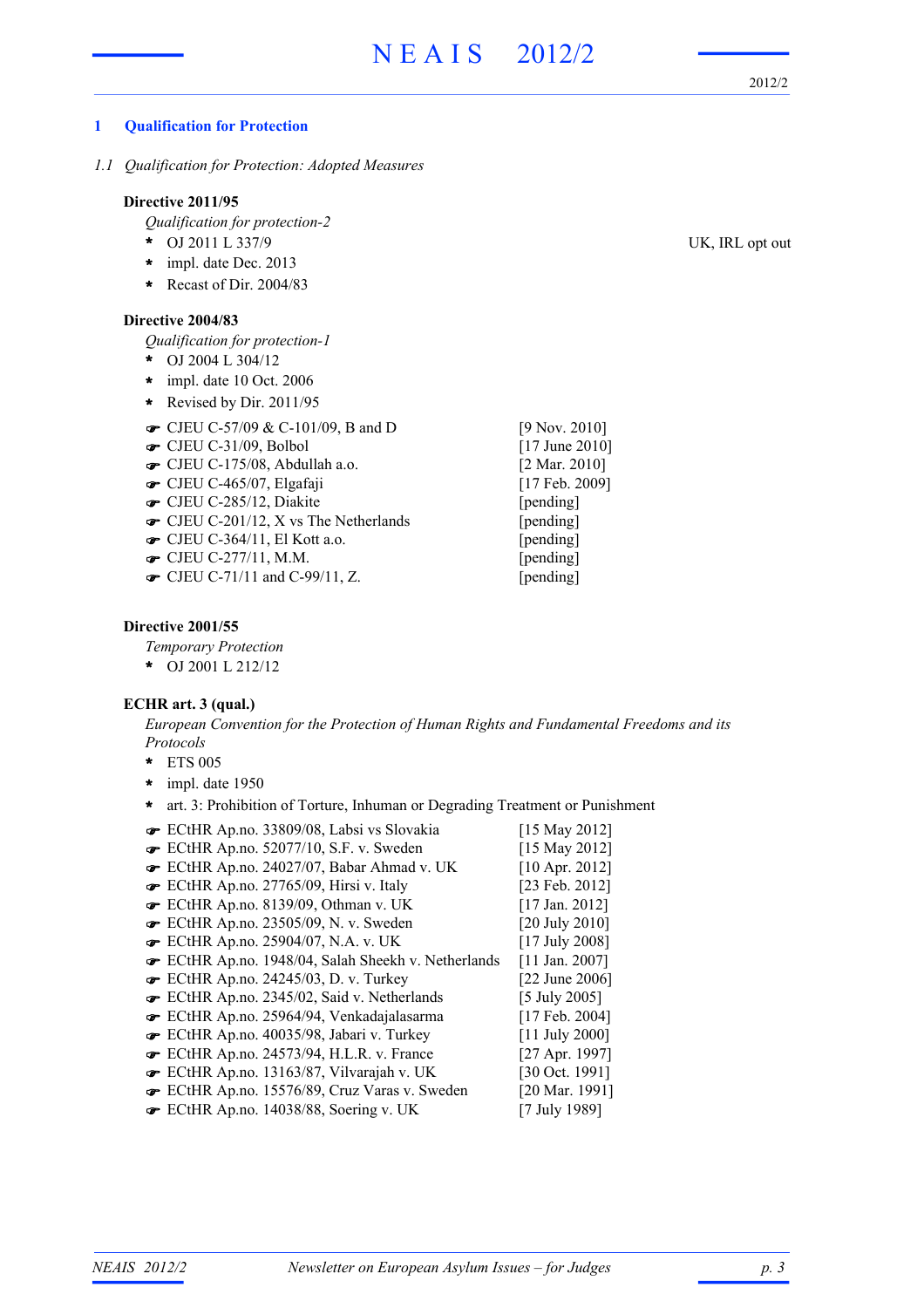#### *(Qualification for Protection: Adopted Measures)*

2012/2

## **CAT art. 3**

- *UN Convention against Torture and other Cruel, Inhuman or Degrading Treatment or Punishment*
- 1465 UNTS 85 **\***
- impl. date 1984 **\***
- **\*** art. 3: Protection against Refoulement
- **■** CAT 379/2009, Bakatu-Bia v. Sweden [3 June 2011]
- $\bullet$  CAT 373/2009, M.A. and L.G. v. Sweden [19 Nov. 2010]
- CAT 300/2006, A.T. v. France [11 May 2007]
- $\bullet$  CAT 281/2005, E.P. v. Azerbaijan [1 May 2007]
- $\bullet$  CAT 279/2005, C.T. and K.M. v. Sweden [22 Jan. 2007]
- $\bullet$  CAT 233/2003, Agiza v. Sweden [20 May 2005]
- **■** CAT 43/1996, Tala v. Sweden [15 Nov. 1996]

- *1.2 Qualification for Protection: Proposed Measures*
	- **\*** nothing to report
- *1.3 Qualification for Protection: Jurisprudence*

# **1.3.1 CJEU Judgments on Qualification for Protection**

- ! CJEU C-57/09 & C-101/09, *B and D* , [9 Nov. 2010]
- \* interpr. of Dir. 2004/83 on *Qualification for protection-1* art 12(2)(b) & (c)
- ref. from 'Bundesverwaltungsgericht' (Germany) **\***
- *The fact that a person has been a member of an organisation (which, because of its involvement in terrorist acts, is on the list forming the Annex to Common Position 2001/931/CFSP on the application of specific measures to combat terrorism) and that that person has actively supported the armed struggle waged by that organisation, does not automatically constitute a serious reason for considering that that person has committed 'a serious non-political crime' or 'acts contrary to the purposes and principles of the United Nations.* **\***
- ! CJEU C-31/09,*Bolbol* , [17 June 2010]
- \* interpr. of Dir. 2004/83 on *Qualification for protection-1* art  $12(1)(a)$
- ref. from 'Fővárosi Bíróság' (Hungary) **\***
- *Right of a stateless person, i.e. a Palestinian, to be recognised as a refugee on the basis of the* **\*** *second sentence of Article 12(1)(a)*
- ! CJEU C-175/08,*Abdullah a.o.*, [2 Mar. 2010]
- \* interpr. of Dir. 2004/83 on *Qualification for protection-1* art 2(c), 11 & 14
- ref. from 'Bundesverwaltungsgericht' (Germany) **\***
- *When the circumstances which resulted in the granting of refugee status have ceased to exist and the competent authorities of the Member State verify that there are no other circumstances which could justify a fear of persecution on the part of the person concerned either for the same reason as that initially at issue or for one of the other reasons set out in Article 2(c) of Directive 2004/83, the standard of probability used to assess the risk stemming from those other circumstances is the same as that applied when refugee status was granted.* **\***
- ! CJEU C-465/07,*Elgafaji* , [17 Feb. 2009]
- \* interpr. of Dir. 2004/83 on *Qualification for protection-1* art. 2(e), 15(c)
- ref. from 'Raad van State' (Netherlands) **\***
- *Minimum standards for determining who qualifies for refugee status or for subsidiary protection status - Person eligible for subsidiary protection - Article 2(e) - Real risk of suffering serious harm - Article 15(c) - Serious and individual threat to a civilian's life or person by reason of indiscriminate violence in situations of armed conflict* **\***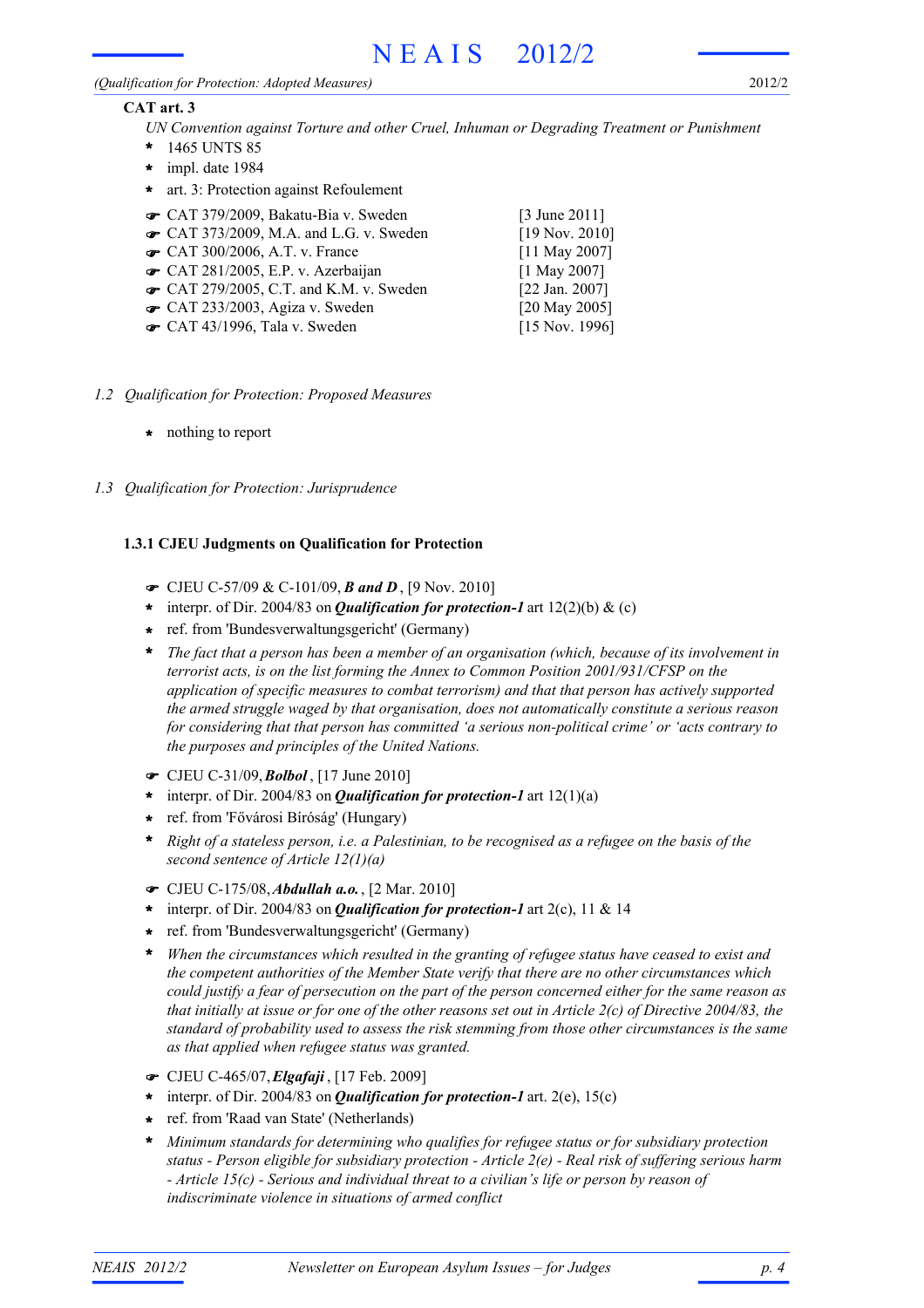2012/2

## **1.3.2 CJEU pending cases on Qualification for Protection**

- ! CJEU C-285/12,*Diakite*
	- \* interpr. of Dir. 2004/83 on **Qualification for protection-1** art 15(c)
	- ref. from 'Raad van State' (Belgium) **\***
	- *On the meaning of "internal conflict".* **\***
	- ! CJEU C-201/12,*X vs The Netherlands*
	- interpr. of Dir. 2004/83 on *Qualification for protection-1* art. 9(1)(a); 2(c); 10(1)(d) **\***
	- ref. from 'Raad van State' (Netherlands) **\***
	- *On homosexuality* **\***
	- ! CJEU C-364/11,*El Kott a.o.*
	- interpr. of Dir. 2004/83 on *Qualification for protection-1* **\***
	- ref. from 'Fővárosi Bíróság' (Hungary) **\***
	- *Does cessation of the agency's protection or assistance mean residence outside the agency's area of operations, cessation of the agency and cessation of the possibility of receiving the agency's protection or assistance or, possibly, an involuntary obstacle caused by legitimate or objective reasons such that the person entitled thereto is unable to avail himself of that protection or assistance?* **\***
	- ! CJEU C-277/11,*M.M.*
	- \* interpr. of Dir. 2004/83 on *Qualification for protection-1* art. 4(1)
	- ref. from 'High Court' (Ireland) **\***
	- *In a case where an applicant seeks subsidiary protection status following a refusal to grant refugee status and it is proposed that such an application should be refused, does the requirement to cooperate with an applicant imposed on a MS [in Article 4(1)] require the administrative authorities of the MS in question to supply such applicant with the results of such an assessment before a decision is finally made so as to enable him or her to address those aspects of the proposed decision which suggest a negative result?* **\***
	- ! CJEU C-71/11 and C-99/11,*Z.*(opinion due 19 Apr. 2012)
	- interpr. of Dir. 2004/83 on *Qualification for protection-1* art. 2(c) and 9(1)(a) **\***
	- ref. from 'Bundesverwaltungsgericht' (Germany) **\***
	- *If the core area of religious freedom can also comprise certain religious practices in public: Does it (1) suffice in that case, in order for there to be a severe violation of religious freedom, that the applicant feels that such practice of his faith is indispensable in order for him to preserve his religious identity, (2) or is it further necessary that the religious community to which the applicant belongs should regard that religious practice as constituting a central part of its doctrine, (3) or can further restrictions arise as a result of other circumstances, such as the general conditions in the country of origin?* **\***

*New*

*New*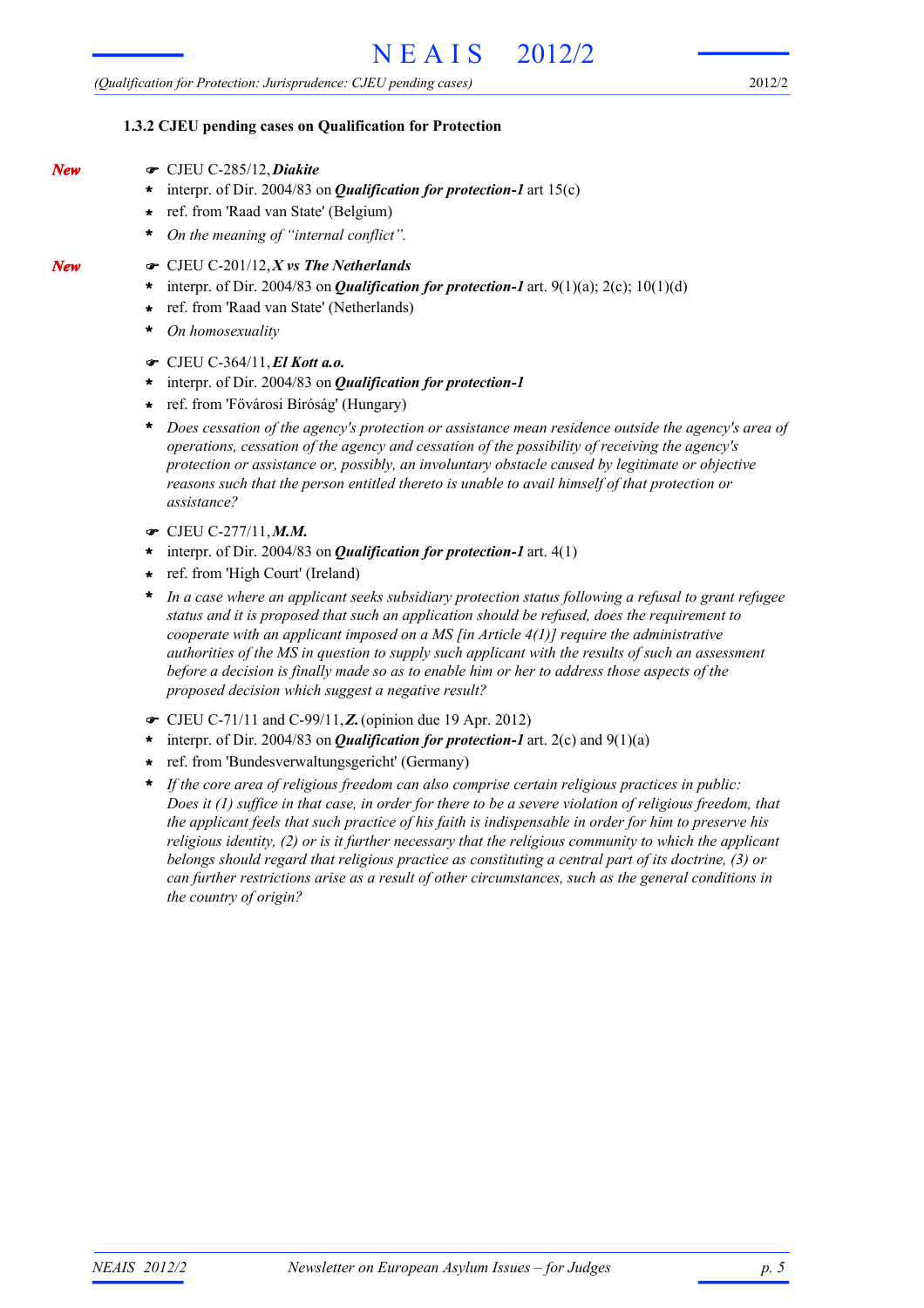#### **1.3.3 ECtHR Judgments on Qualification for Protection**

- ! ECtHR Ap.no. 33809/08,*Labsi vs Slovakia* , [15 May 2012]
- violation of ECHR art. 3 (qual.) **\***

*An Algerian man, convicted in France of preparing a terrorist act, and convicted in his absence in Algeria of membership of a terrorist organisation, had been expelled to Algeria upon rejection of his asylum request in Slovakia. On the basis of the existing information about the situation in Algeria for persons suspected of terrorist activities, the Court found that there had been substantial grounds for believing that he faced a real risk of being exposed to treatment contrary to art. 3. The responding government's invocation of the security risk represented by the applicant was dismissed due to the absolute guarantee under art. 3. Assurances given by the Algerian authorities concerning the applicant's treatment upon return to Algeria were found to be of a general nature, and they had proven insufficient since the request for a visit by a Slovak official to the applicant, held in detention upon return, had not been followed.* **\***

*The applicant's expulsion only one working day after the Slovak Supreme Court's judgment, upholding the dismissal of his asylum request, had effectively prevented him from attempting redress by a complaint to the Slovak Constitutional Court.*

*Expulsion of the applicant in disregard of an interim measure issued by the Court under Rule 39, preventing the Court from properly examining his complaints and from protecting him against treatment contrary to art. 3, was a violation of the right to individual application under art. 34.*

- ! ECtHR Ap.no. 52077/10,*S.F. v. Sweden*, [15 May 2012]
- violation of ECHR art. 3 (qual.) **\***
- *Observing that the human rights situation in Iran gives rise to grave concern, and that the situation appears to have deteriorated since the Swedish domestic authorities determined the case and rejected the applicants' request for asylum in 2008-09, the Court noted that it is not only the leaders of political organisations or other high-profile persons who are detained, but that anyone who demonstrates or in any way opposes the current regime in Iran may be at risk of being detained and ill-treated or tortured. Acknowledging that the national authorities are best placed to assess the facts and the general credibility of asylum applicants' story, the Court agreed that the applicant's basic story was consistent notwithstanding some uncertain aspects that did not undermine the overall credibility of the story. While the applicants' pre-flight activities and circumstances were not sufficient independently to constitute grounds for finding that they would be in risk of art. 3 treatment if returned to Iran, the Court found that they had been involved in extensive and genuine political and human rights activities in Sweden that were of relevance for the determination of the risk on return, given their existing risk of identification and their belonging to several risk categories. Thus, their sur place activities taken together with their past activities and incidents in Iran lead the Court to conclude that there would be substantial grounds for believing that they would be exposed to a real risk of treatment contrary to art. 3 if deported to Iran in the current circumstances.* **\***
- ! ECtHR Ap.no. 24027/07,*Babar Ahmad v. UK*, [10 Apr. 2012]
- no violation of ECHR art. 3 (qual.) **\***

*In a case concerning six alleged international terrorists who have been detained in the UK pending extradition to the USA, the Court held that neither their conditions of detention at a 'supermax' prison in USA (ADX Florence) nor the length of their possible sentences (mandatory sentence of life imprisonment without the possibility parole for one of the applicants, and discretionary life sentences for the others) would make such extradition being in violation of art. 3.* **\***

- ! ECtHR Ap.no. 27765/09,*Hirsi v. Italy*, [23 Feb. 2012]
- interpr. of ECHR art. 3 (qual.) **\***
- *For the first time the Court applied Article 4 of Protocol no. 4 (collective expulsion) in the circumstance of aliens who were not physically present on the territory of the State, but in the high seas. Italy was also held responsible for exposing the aliens to a treatment in violation with article 3 ECHR, as it transferred them to Libya 'in full knowledge of the facts' and circumstances in Libya.* **\***

*New*

*New*

*New*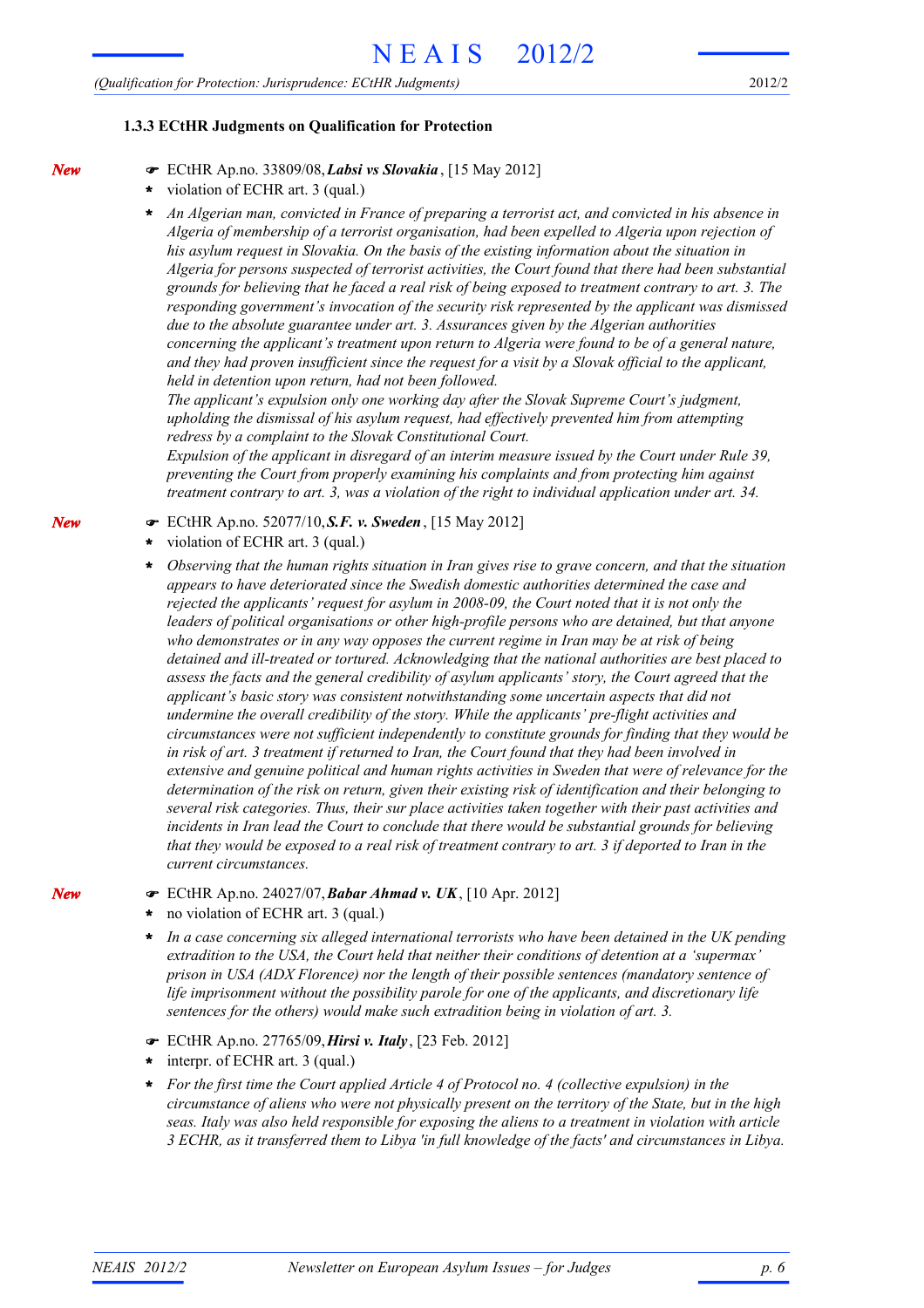## *(Qualification for Protection: Jurisprudence: ECtHR Judgments)*

2012/2

- ! ECtHR Ap.no. 8139/09,*Othman v. UK*, [17 Jan. 2012]
- no violation of ECHR art. 3 (qual.) **\***
- referral to the Grand Chamber requested; refused by the ECtHR Panel on 9 May 2012 **\***
- Notwithstanding widespread and routine occurrence of torture in Jordanian prisons, and the fact that the applicant as a high profile Islamist was in a category of prisoners frequently ill-treated in Jordan, the applicant was held not to be in real risk of ill-treatment if being deported to Jordan, due to the information provided about the 'diplomatic assurances' that had been obtained by the UK government in order to protect his Convention rights upon deportation; the Court took into account the particularities of the memorandum of understanding agreed between the UK and Jordan, as regards both the specific circumstances of its conclusion, its detail and formality, and the modalities of monitoring the Jordanian authorities' compliance with the assurances. Holding that ECHR art. 5 applies in expulsion cases, but that there would be no real risk of flagrant **\***

breach of art. 5 in respect of the applicant's pre-trial detention in Jordan.

Holding that deportation of the applicant to Jordan would be in violation of ECHR art. 6, due to the real risk of flagrant denial of justice by admission of torture evidence against him in the retrial of criminal charges.

- ! ECtHR Ap.no. 23505/09,*N. v. Sweden* , [20 July 2010]
- violation of ECHR art. 3 (qual.) **\***
- *The Court observed that women are at particular risk of ill-treatment in Afghanistan if perceived as not conforming to the gender roles ascribed to them by society, tradition and even the legal system. The Court could not ignore the general risk to which she might be exposed should her husband decide to resume their married life together, or should he perceive her filing for divorce as an indication of an extramarital relationship; in these special circumstances, there were substantial grounds for believing that the applicant would face various cumulative risks of reprisals falling under Art. 3 from her husband, his or her family, and from the Afghan society.* **\***
- ! ECtHR Ap.no. 25904/07,*N.A. v. UK*, [17 July 2008]
- violation of ECHR art. 3 (qual.) **\***
- *The Court has never excluded the possibility that a general situation of violence in the country of destination will be of a sufficient level of intensity as to entail that any removal thereto would necessarily breach Art. 3, yet such an approach will be adopted only in the most extreme cases of general violence where there is a real risk of ill-treatment simply by virtue of an individual being exposed to such violence on return* **\***
- ! ECtHR Ap.no. 1948/04,*Salah Sheekh v. Netherlands*, [11 Jan. 2007]
- violation of ECHR art. 3 (qual.) **\***
- *There was a real chance that deportation to 'relatively safe' areas in Somalia would result in his removal to unsafe areas, hence there was no 'internal flight alternative' viable. The Court emphasised that even if ill-treatment be meted out arbitrarily or seen as a consequence of the general unstable situation, the asylum seeker would be protected under Art. 3, holding that it cannot be required that an applicant establishes further special distinguishing features concerning him personally in order to show that he would be personally at risk.* **\***
- ! ECtHR Ap.no. 24245/03,*D. v. Turkey* , [22 June 2006]
- violation of ECHR art. 3 (qual.) **\***
- *Deportation of woman applicant in view of the awaiting execution of severe corporal punishment in Iran would constitute violation of Art. 3, as such punishment would inflict harm to her personal dignity and her physical and mental integrity; violation of Art. 3 would also occur to her husband and daughter, given their fear resulting from the prospective ill-treatment of D.* **\***
- ! ECtHR Ap.no. 2345/02,*Said v. Netherlands*, [5 July 2005]
- violation of ECHR art. 3 (qual.) **\***
- *Asylum seeker held to be protected against refoulement under Art. 3; the Dutch authorities had taken the failure to submit documents establishing his identity, nationality, or travel itinerary as affecting the credibility of his statements; the Court instead found the applicant's statements consistent, corroborated by information from Amnesty International, and thus held that substantial grounds had been shown for believing that, if expelled, he would be exposed to a real risk of illtreatment as prohibited by Art. 3* **\***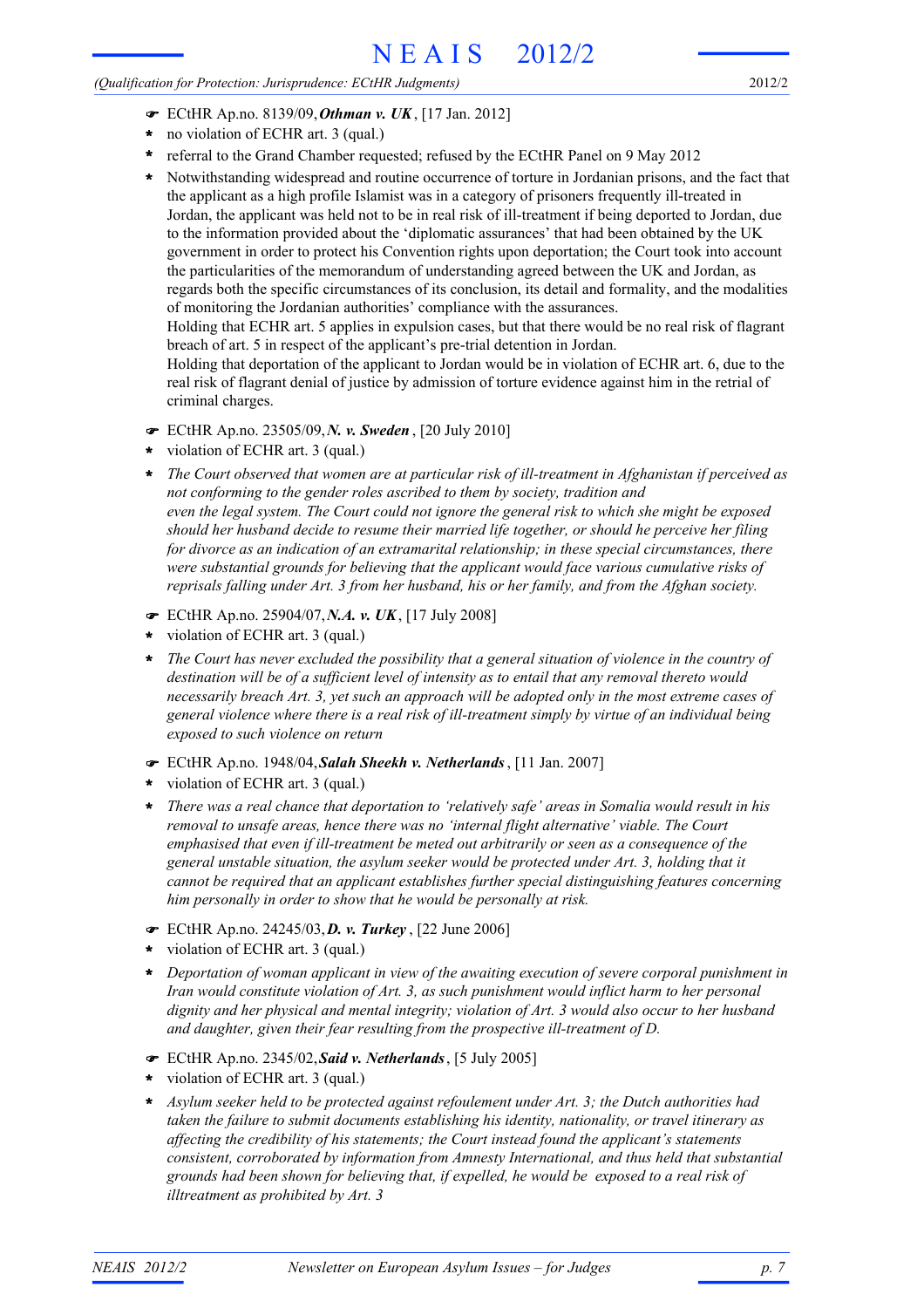*(Qualification for Protection: Jurisprudence: ECtHR Judgments)*

- ! ECtHR Ap.no. 25964/94,*Venkadajalasarma*, [17 Feb. 2004]
- no violation of ECHR art. 3 (qual.) **\***
- *Current situation in Sri Lanka makes it unlikely that Tamil applicant would run a real risk of being subject to ill-treatment after his expulsion from the Netherlands* **\***
- ! ECtHR Ap.no. 40035/98,*Jabari v. Turkey* , [11 July 2000]
- violation of ECHR art. 3 (qual.) **\***
- *Holding violation of Article 3 in case of deportation that would return a woman who has committed adultery to Iraq.* **\***
- ! ECtHR Ap.no. 24573/94,*H.L.R. v. France*, [27 Apr. 1997]
- no violation of ECHR art. 3 (qual.) **\***
- *Finding no violation of Article 3 in case of expulsion of a citizen of Columbia as there was no* **\*** *'relevant evidence' of risk of ill-treatment by non-state agents, whereby authorities 'are not able to obviate the risk by providing adequate protection'.*
- ! ECtHR Ap.no. 13163/87,*Vilvarajah v. UK*, [30 Oct. 1991]
- no violation of ECHR art. 3 (qual.) **\***
- *Finding no breach of Art. 3 although applicants claimed to have been subjected to ill-treatment* **\*** *upon return to Sri Lanka; this had not been a foreseeable consequence of the removal of the applicants, in the light of the general situation in Sri Lanka and their personal circumstances; a mere possibility of ill-treatment is not in itself sufficient to give rise to a breach of Art. 3, and there existed no special distinguishing features that could or ought to have enabled the UK authorities to foresee that they would be treated in this way.*
- ! ECtHR Ap.no. 15576/89,*Cruz Varas v. Sweden* , [20 Mar. 1991]
- no violation of ECHR art. 3 (qual.) **\***
- *Recognizing the extra-territorial effect of Art. 3 similarly applicable to rejected asylum seekers;* **\*** *finding no Art. 3 violation in expulsion of Chilean national denied asylum, noting that risk assessment by State Party must be based on facts known at time of expulsion.*
- ! ECtHR Ap.no. 14038/88,*Soering v. UK* , [7 July 1989]
- violation of ECHR art. 3 (qual.) **\***
- *Holding extradition from UK to USA of German national charged with capital crime and at risk of serving on death row is a violation of Article 3 recognising the extra-territorial effect of the ECHR.* **\***

# **1.3.4 CAT Judgments on Qualification for Protection**

- ! CAT 379/2009,*Bakatu-Bia v. Sweden* , [3 June 2011]
- violation of CAT art. 3 **\***
- *The present human rights situation in the Democratic Republic of the Congo, is such that, in the* **\*** *prevailing circumstances, substantial grounds exist for believing that the complainant is at risk of being subjected to torture if returned to the Democratic Republic of the Congo.*
- ! CAT 373/2009,*M.A. and L.G. v. Sweden* , [19 Nov. 2010]
- violation of CAT art. 3 **\***
- *Return of longtime PKK member to Turkey where he is wanted under anti-terrorism laws would constitute a breach of art. 3.* **\***
- ! CAT 300/2006,*A.T. v. France* , [11 May 2007]
- violation of CAT art. 3 **\***
- *Violation of the Convention when France charged dual French/Tunisian national of terrorism, revoked his French citizenship, and expelled him to Tunisia while his asylum and CAT claims were still pending.* **\***
- ! CAT 281/2005,*E.P. v. Azerbaijan*, [1 May 2007]
- violation of CAT art. 3 **\***
- *Violation of the Convention when Azerbaijan disregarded Committee's request for interim measures and expelled applicant who had received refugee status in Germany back to Turkey where she had previously been detained and tortured.* **\***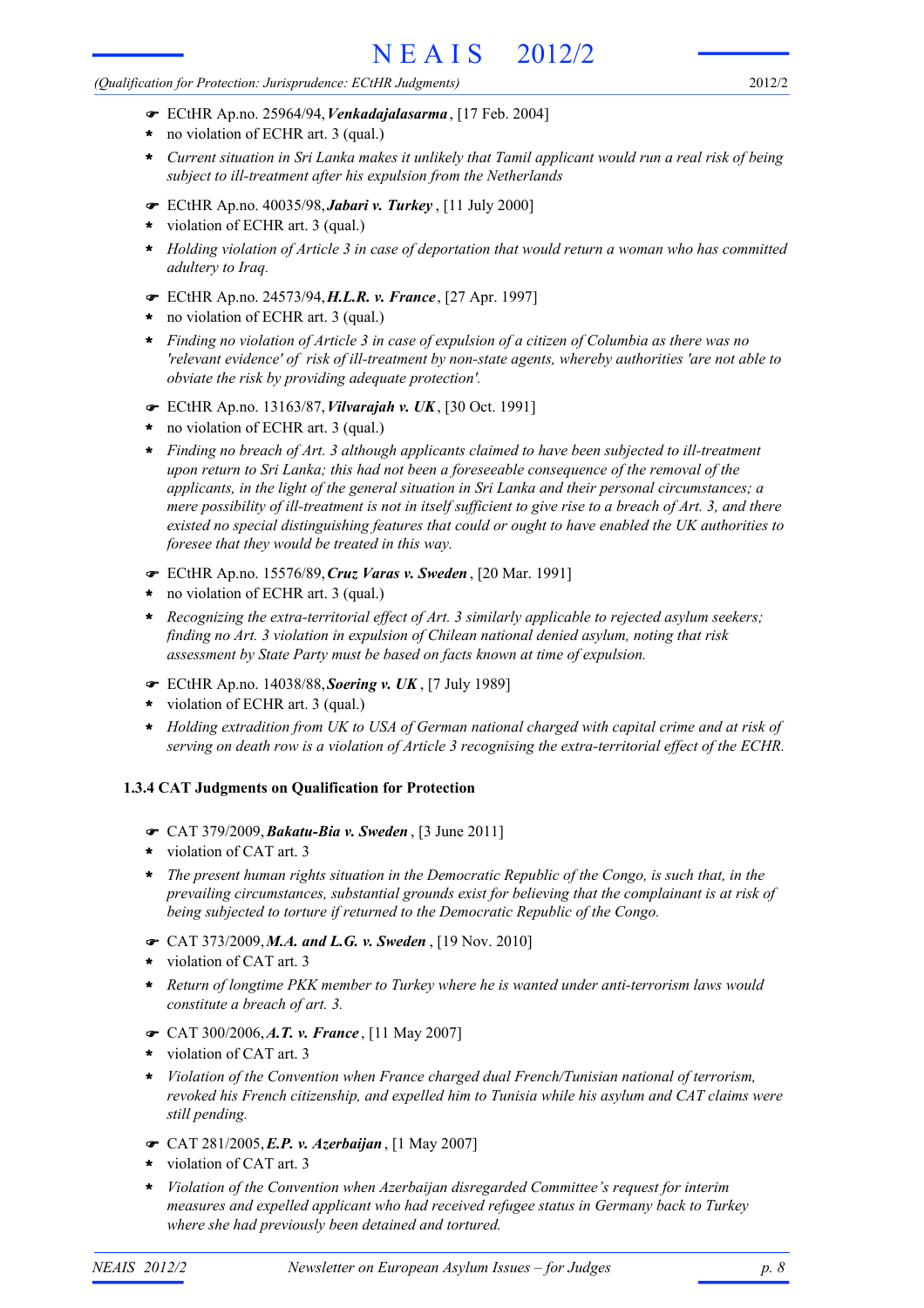*(Qualification for Protection: Jurisprudence: CAT Judgments)*

- violation of CAT art. 3 **\***
- *Rwandan women repeatedly raped in detention in Rwanda by state officials have substantial* **\*** *grounds to fear torture if returned while ethnic tensions remain high. Complete accuracy seldom to be expected of victims of torture, and inconsistencies in testimony do not undermine credibility if they are not material.*
- ! CAT 233/2003,*Agiza v. Sweden*, [20 May 2005]
- violation of CAT art. 3 **\***
- *The non-refoulement under CAT is absolute even in context of national security concerns; insufficient diplomatic assurances were obtained by sending country.* **\***
- ! CAT 43/1996,*Tala v. Sweden* , [15 Nov. 1996]
- violation of CAT art. 3 **\***
- *Contradictions and inconsistencies in testimony of asylum seeker attributed to post-traumatic stress disorder resulting from torture.* **\***

## **1.3.5 National Judgments on Qualification for Protection**

- ! **Germany:** BVerwGE 10 C 13.10 [17 Nov. 2011]
- **\*** no violation of Dir. 2004/83 on *Qualification for protection-1*
- art. 2(e), 4(4), 15(c) **\***
- Munich Higher Adm. Court **\***
- full text available at: **\*** http://cmr.jur.ru.nl/neais/Germany/BVerwGE10C1310.pdf
- (1) In order for a substantial individual danger to be presumed, Section 60 (7) Sentence 2 of the **\*** Residence Act requires a considerable probability that the individual concerned will be threatened with harm to the legally protected interests of life or limb. (2) For a finding of the requisite density of danger, in addition to a quantitative determination of the risk of death or injury, a general appraisal is also required that also assesses the situation for the delivery of medical care

# **2 Asylum Procedure**

*2.1 Asylum Procedure: Adopted Measures*

## **Directive 2005/85**

*Asylum Procedures*

- OJ 2005 L 326/13 **\***
- impl. date 1 Dec. 2007 **\***
- CJEU C-69/10, Samba Diouf [28 July 2011] !
- CJEU C-133/06, Eur. Parliament v. Eur. Union [6 May 2008]
- **The CJEU C-175/11, H.I.D.** [pending]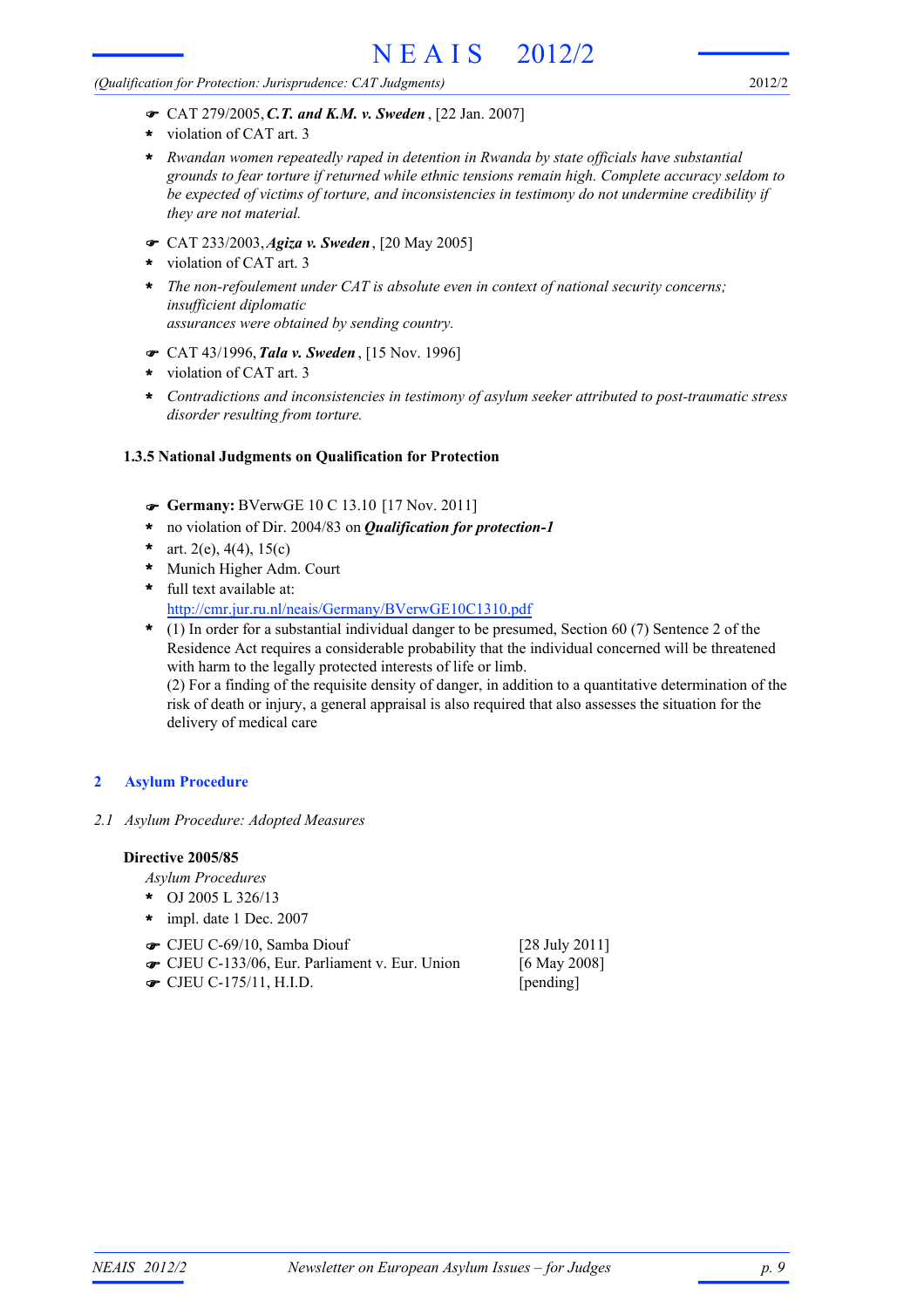#### *(Asylum Procedure: Adopted Measures)*

### **ECHR art. 3 (proc.)**

*European Convention for the Protection of Human Rights and Fundamental Freedoms and its Protocols*

- ETS 005 **\***
- **\*** art. 3: Protection against Refoulement
- ECtHR Ap.no. 27765/09, Hirsi a.o. v. Italy [23 Feb. 2012] !
- ECtHR Ap.no. 30696/09, M.S.S. v. Belgium and Greece[21 Jan. 2011] !
- ECtHR Ap.no. 246/07, Ben Khemais v. Italy [24 Feb. 2009] !
- ECtHR Ap.no. 45223/05, Sultani v. France [20 Sep. 2007] !
- ECtHR Ap.no. 13284/04, Bader v. Sweden [8 Nov. 2005] !
- ECtHR Ap.no. 38885/02, N. v. Finland [26 July 2005] !
- ECtHR Ap.no. 40035/98, Jabari v. Turkey [11 July 2000] !
- ECtHR Ap.no. 25894/94, Bahaddar v. Netherlands [19 Feb. 1998] !

# **ECHR art. 13 (proc.)**

*European Convention for the Protection of Human Rights and Fundamental Freedoms and its Protocols*

- ETS 005 **\***
- **\*** art. 13: Right to Effective Remedy

| ECtHR Ap.no. 33809/08, Labsi vs Slovakia    | $[15 \text{ May } 2012]$ |
|---------------------------------------------|--------------------------|
| <b>ECtHR Ap.no. 9152/09, I.M. v. France</b> | [2 Feb. 2012]            |
| ECtHR Ap.no. 30471/08, Abdolkhani v. Turkey | [22 Sep. 2009]           |
| ECtHR Ap.no. 25389/05, Gebremedhin          | $[26$ Apr. 2007]         |
| ECtHR Ap.no. 51564/99, Conka v. Belgium     | [5 Feb. 2002]            |

*2.2 Asylum Procedure: Proposed Measures*

## **Directive**

*Recast of Procedures Directive*

- COM (2009) 554, Oct. 2009 UK, IRL opt out **\***
	-
- **\*** EP plenary vote, April 2011; amended text proposed by Commission, June 2011 (COM (2011) 319)
- *2.3 Asylum Procedure: Jurisprudence*

## **2.3.1 CJEU Judgments on Asylum Procedure**

- ! CJEU C-69/10,*Samba Diouf*, [28 July 2011]
- interpr. of Dir. 2005/85 on *Asylum Procedures* **\***
- ref. from 'Tribunal Administratif' (Luxembourg) **\***
- *On (1) the remedy against the decision to deal with the application under an accelerated procedure* **\*** *and (2) the right to effective judicial review in a case rejected under an accelerated procedure. Art. 39 does not imply a right to appeal against the decision to assess the application for asylum in an accelerated procedure, provided that the reasons which led to this decision can be subject to judicial review within the framework of the appeal against the rejection of the asylum claim.*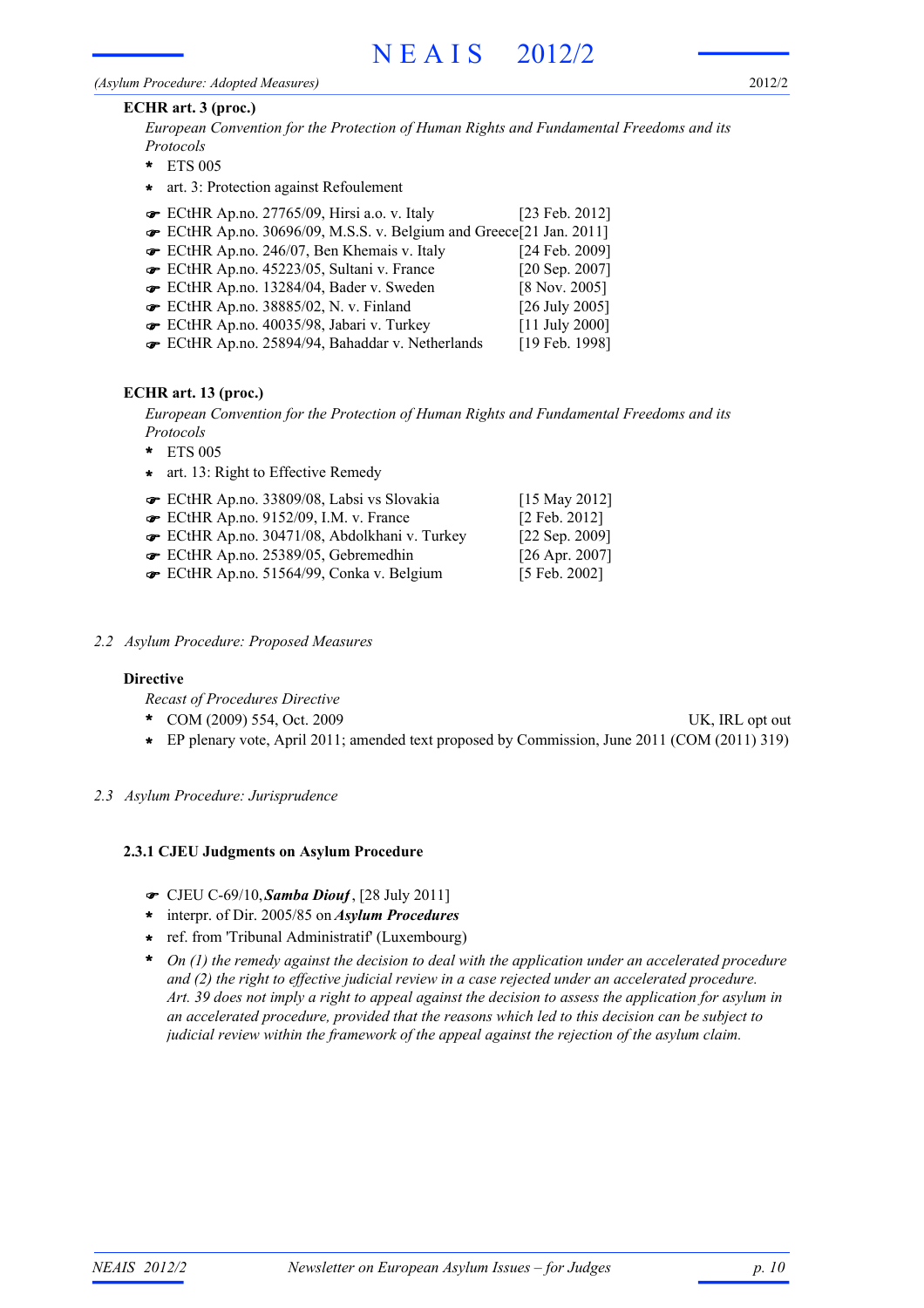#### *(Asylum Procedure: Jurisprudence: CJEU Judgments)*

- ! CJEU C-133/06,*Eur. Parliament v. Eur. Union* , [6 May 2008]
- interpr. of Dir. 2005/85 on *Asylum Procedures* **\***
- *Under Article 202 EC, when measures implementing a basic instrument need to be taken at Community level, it is the Commission which, in the normal course of events, is responsible for exercising that power. The Council must properly explain, by reference to the nature and content of the basic instrument to be implemented, why exception is being made to that rule.* **\***

*In that regard, the grounds set out in recitals 19 and 24 in the preamble to Directive 2005/85 on minimum standards on procedures in Member States for granting and withdrawing refugee status, which relate respectively to the political importance of the designation of safe countries of origin and to the potential consequences for asylum applicants of the safe third country concept, are conducive to justifying the consultation of the Parliament in respect of the establishment of the lists of safe countries and the amendments to be made to them, but not to justifying sufficiently a reservation of implementing powers which is specific to the Council.*

## **2.3.2 CJEU pending cases on Asylum Procedure**

- ! CJEU C-175/11,*H.I.D.*
- interpr. of Dir. 2005/85 on *Asylum Procedures* art. 39 **\***
- ref. from 'High Court' (Ireland) **\***
- *Whether Art. 39 when read in conjunction with its Recital (27) and Article 267 TFEU to be interpreted to the effect that the effective remedy thereby required is provided for in national law when the function of review or appeal in respect of the first instance determination of applications is assigned by law to an appeal to the Tribunal established under Act of Parliament with competence to give binding decisions in favour of the asylum applicant on all matters of law and fact relevant to the application notwithstanding the existence of administrative or organisational arrangements* **\***

## **2.3.3 ECtHR Judgments on Asylum Procedure**

- ! ECtHR Ap.no. 33809/08,*Labsi vs Slovakia* , [15 May 2012]
- violation of ECHR art. 13 (proc.) **\***
- *An Algerian man, convicted in France of preparing a terrorist act, and convicted in his absence in Algeria of membership of a terrorist organisation, had been expelled to Algeria upon rejection of his asylum request in Slovakia. On the basis of the existing information about the situation in Algeria for persons suspected of terrorist activities, the Court found that there had been substantial grounds for believing that he faced a real risk of being exposed to treatment contrary to art. 3. The responding government's invocation of the security risk represented by the applicant was dismissed due to the absolute guarantee under art. 3. Assurances given by the Algerian authorities concerning the applicant's treatment upon return to Algeria were found to be of a general nature, and they had proven insufficient since the request for a visit by a Slovak official to the applicant, held in detention upon return, had not been followed.* **\***

*The applicant's expulsion only one working day after the Slovak Supreme Court's judgment, upholding the dismissal of his asylum request, had effectively prevented him from attempting redress by a complaint to the Slovak Constitutional Court.*

*Expulsion of the applicant in disregard of an interim measure issued by the Court under Rule 39, preventing the Court from properly examining his complaints and from protecting him against treatment contrary to art. 3, was a violation of the right to individual application under art. 34.*

- ! ECtHR Ap.no. 27765/09,*Hirsi a.o. v. Italy* , [23 Feb. 2012]
- interpr. of ECHR art. 3 (proc.) **\***
- *For the first time the Court applied Article 4 of Protocol no. 4 (collective expulsion) in the circumstance of aliens who were not physically present on the territory of the State, but in the high seas. Italy was also held responsible for exposing the aliens to a treatment in violation with article 3 ECHR, as it transferred them to Libya 'in full knowledge of the facts' and circumstances in Libya.* **\***

*New*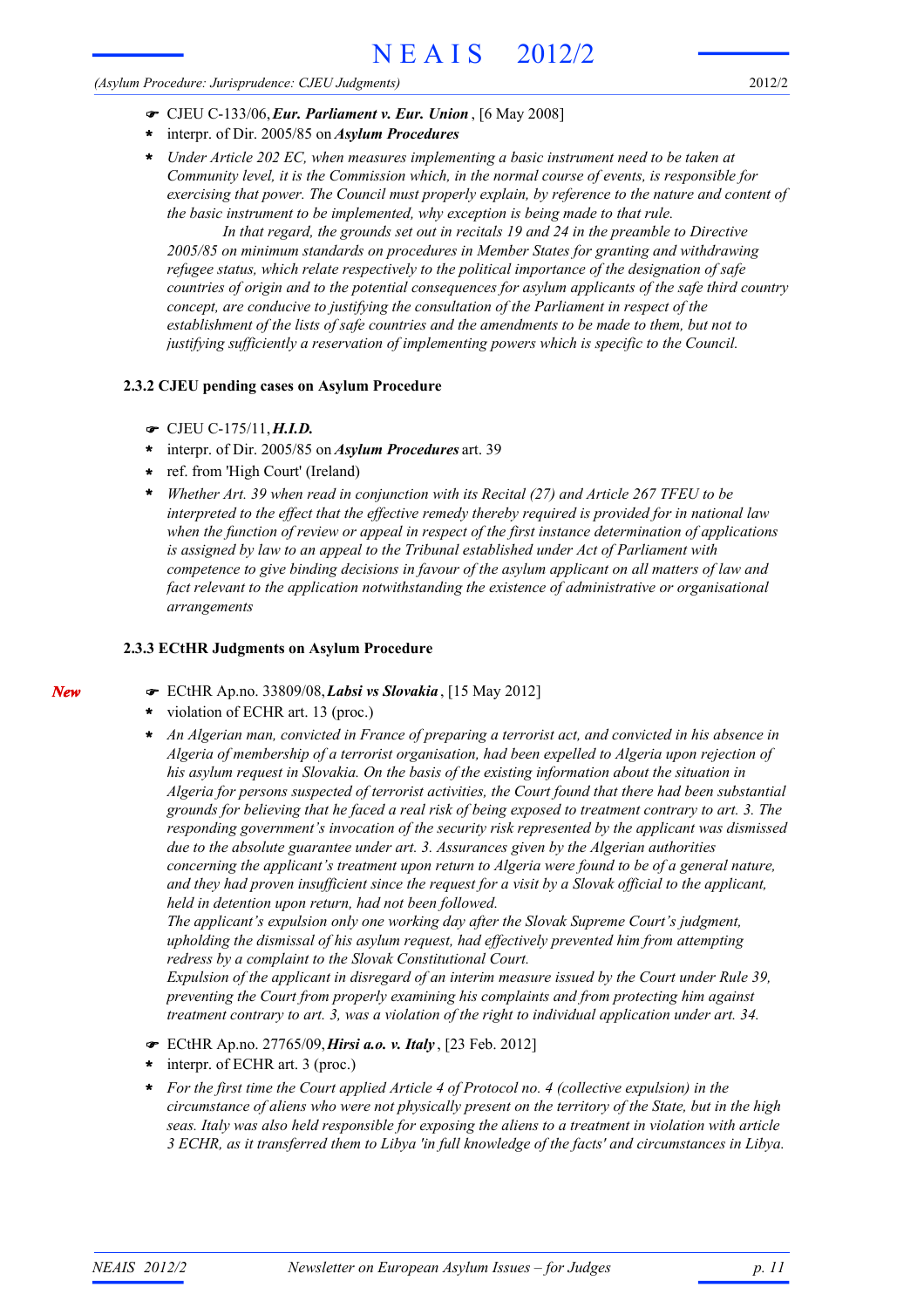*(Asylum Procedure: Jurisprudence: ECtHR Judgments)*

- ! ECtHR Ap.no. 9152/09,*I.M. v. France* , [2 Feb. 2012]
- violation of ECHR art. 13 (proc.) **\***
- *The Court therefore observed, with regard to the effectiveness of the domestic legal arrangements as a whole, that while the remedies of which the applicant had made use had been available in theory, their accessibility in practice had been limited by the automatic registration of his application under the fast-track procedure, the short deadlines imposed and the practical and procedural difficulties in producing evidence, given that he had been in detention and applying for asylum for the first time.* **\***
- ! ECtHR Ap.no. 30696/09,*M.S.S. v. Belgium and Greece* , [21 Jan. 2011]
- violation of ECHR art. 3 (proc.) **\***
- *A deporting State is responsible under ECHR Art. 3 for the foreseeable consequences of the deportation of an asylum seeker to another EU Member State, even if the deportation is being decided in accordance with the Dublin Regulation; the responsibility of the deporting State comprises not only the risk of indirect refoulement by way of further deportation to risk of illtreatment in the country of origin, but also the conditions in the receiving Member State if it is foreseeable that the asylum seeker may there be exposed to treatment contrary to Art. 3.* **\***
- ! ECtHR Ap.no. 30471/08,*Abdolkhani v. Turkey* , [22 Sep. 2009]
- violation of ECHR art. 13 (proc.) **\***
- *Holding a violation of Art. 13 in relation to complaints under Art. 3; the notion of an effective remedy under Art. 13 requires independent and rigorous scrutiny of a claim to risk of refoulement under Art. 3, and a remedy with automatic suspensive effect.* **\***
- ! ECtHR Ap.no. 246/07,*Ben Khemais v. Italy* , [24 Feb. 2009]
- violation of ECHR art. 3 (proc.) **\***
- *Violation of Art. 3 due to deportation of the applicant to Tunisia; 'diplomatic assurances' alleged by the respondent Government could not be relied upon; violation of Art. 34 as the deportation had been carried out in spite of an ECtHR decision issued under Rule 39 of the Rules of Court.* **\***
- ! ECtHR Ap.no. 45223/05,*Sultani v. France*, [20 Sep. 2007]
- no violation of ECHR art. 3 (proc.) **\***
- *Finding no violation of Art. 3, despite the applicant's complaint that the most recent asylum decision within an accelerated procedure had not been based on an effective individual examination; the Court emphasized that the first decision had been made within the normal asylum procedure, involving full examination in two instances, and held this to justify the limited duration of the second examination which had aimed to verify whether any new grounds could change the previous rejection; in addition, the latter decision had been reviewed by administrative courts at two levels; the applicant had not brought forward elements concerning his personal situation in the country of origin, nor sufficient to consider him as belonging to a minority group under particular threat* **\***
- ! ECtHR Ap.no. 25389/05,*Gebremedhin* , [26 Apr. 2007]
- violation of ECHR art. 13 (proc.) **\***
- *Holding that the particular border procedure declaring 'manifestly unfounded' asylum applications inadmissible, and refusing the asylum seeker entry into the territory, was incompatible with Art. 13 taken together with Art.3; emphasising that in order to be effective, the domestic remedy must have suspensive effect as of right.* **\***
- ! ECtHR Ap.no. 13284/04,*Bader v. Sweden* , [8 Nov. 2005]
- violation of ECHR art. 3 (proc.) **\***
- *Asylum seeker held to be protected against refoulement due to a risk of flagrant denial of fair trial that might result in the death penalty; such treatment would amount to arbitrary deprivation of life in breach of Art. 2; deportation of both the asylum seeker and his family members would therefore give rise to violations of Articles 2 and 3* **\***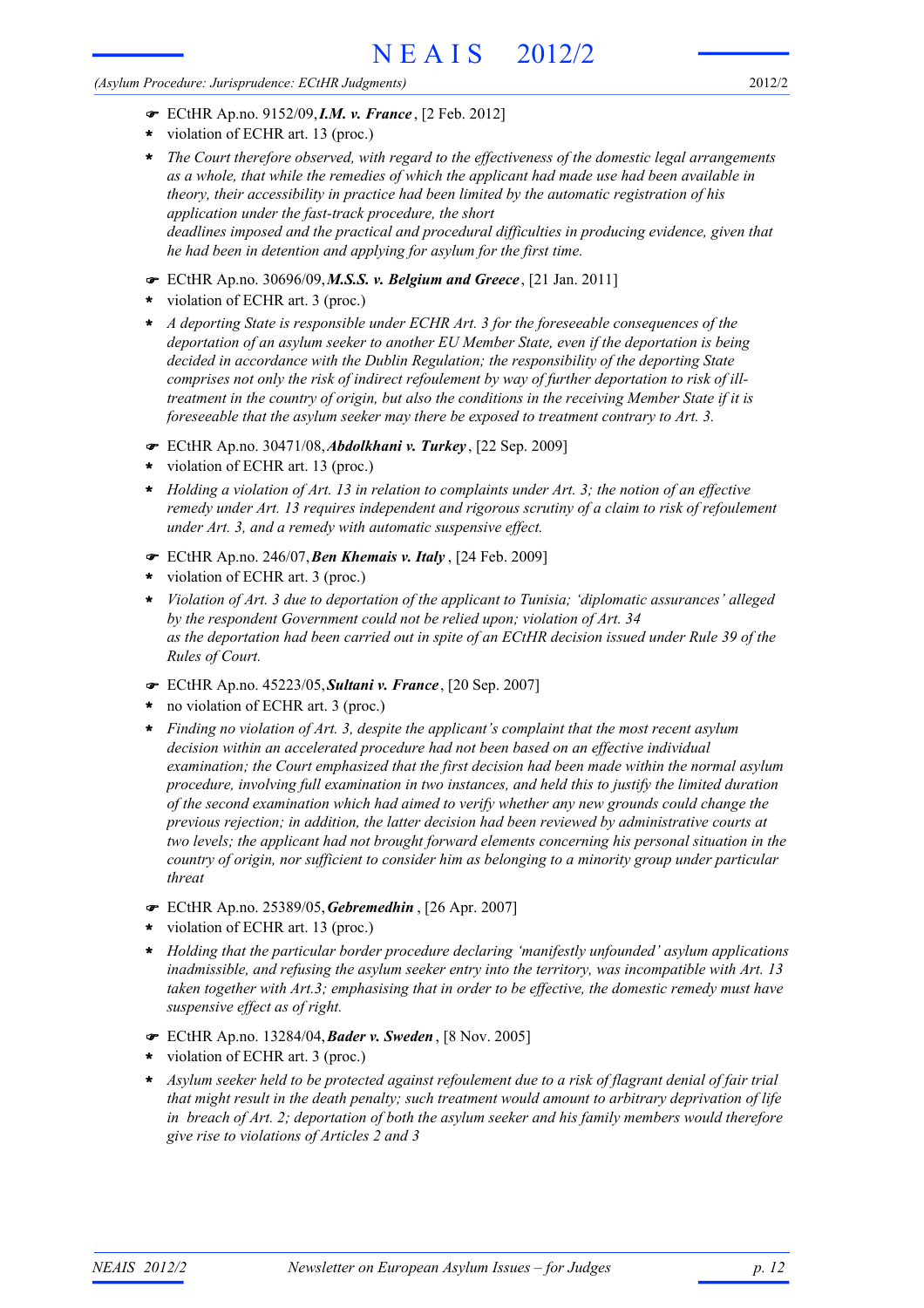#### *(Asylum Procedure: Jurisprudence: ECtHR Judgments)*

- ! ECtHR Ap.no. 38885/02,*N. v. Finland* , [26 July 2005]
- violation of ECHR art. 3 (proc.) **\***
- *Asylum seeker held to be protected against refoulement under Art. 3, despite the Finnish authorities' doubts about his identity, origin, and credibility; two delegates of the Court were sent to take oral evidence from the applicant, his wife and a Finnish senior official; while retaining doubts about his credibility on some points, the Court found that the applicant's accounts on the whole had to be considered* **\***

*sufficiently consistent and credible; deportation would therefore be in breach of Art. 3.*

- ! ECtHR Ap.no. 51564/99,*Conka v. Belgium* , [5 Feb. 2002]
- violation of ECHR art. 13 (proc.) **\***
- *The detention of rejected Roma asylum seekers before deportation to Slovakia constituted a violation of Art. 5; due to the specific circumstances of the deportation the prohibition against collective expulsion under Protocol 4 Art. 4 was violated; the procedure followed by the Belgian authorities did not provide an effective remedy in accordance with Art. 13, requiring guarantees of suspensive effect.* **\***
- ! ECtHR Ap.no. 40035/98,*Jabari v. Turkey* , [11 July 2000]
- violation of ECHR art. 3 (proc.) **\***
- *Given the irreversible nature of the harm that might occur if the risk of torture or ill-treatment* **\*** *alleged materialised and the importance which it attaches to Article 3, the notion of an effective remedy under Article 13 requires independent and rigorous scrutiny of a claim that there exist substantial grounds for fearing a real risk of treatment contrary to Article 3*
- ! ECtHR Ap.no. 25894/94,*Bahaddar v. Netherlands*, [19 Feb. 1998]
- no violation of ECHR art. 3 (proc.) **\***
- *Although prohibition of ill-treatment contained in Article 3 of Convention is also absolute in expulsion cases, applicants invoking this Article are not dispensed as a matter of course from exhausting available and effective domestic remedies and normally complying with formal requirements and time-limits laid down by domestic law.* **\***

*In the instant case applicant failed to comply with time-limit for submitting grounds of appeal – failed to request extension of time-limit even though possibility open to him – no special circumstances absolving applicant from compliance – even after time-limit had expired applicant had possibility to lodge fresh applications to domestic authorities either for refugee status or for residence permit on humanitarian grounds – Court notes at no stage during domestic proceedings was applicant refused interim injunction against expulsion – thus no imminent danger of illtreatment*

## **2.3.4 CAT Judgments on Asylum Procedure**

No cases yet

## **2.3.5 National Judgments on Asylum Procedure**

No cases yet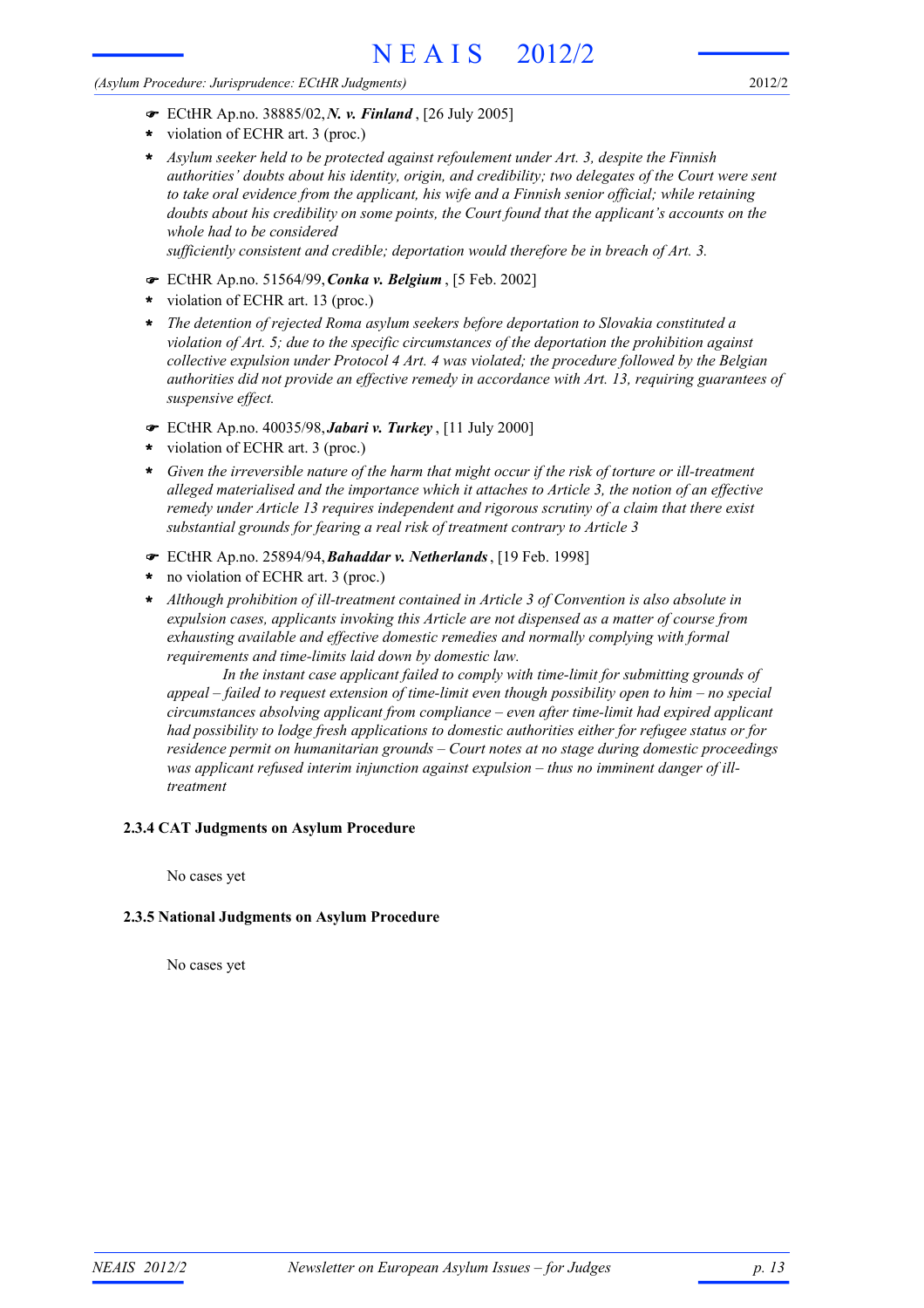## **3 Responsibility Sharing**

*3.1 Responsibility Sharing: Adopted Measures*

#### **Regulation 343/2003**

*Dublin II*

- OJ 2003 L 50/1 **\***
- impl. date 1 Sep. 2003 **\***
- **\*** implemented by Regulation 1560/2003 (OJ 2003 L 222/3)
- CJEU C-620/10, Kastrati [3 May 2012] !
- **■** CJEU C-493/10, M.E. [21 Dec. 2011]
- CJEU C-411/10, N.S. [21 Dec. 2011]
- **■** CJEU C-19/08, Petrosian [29 Jan. 2009]
- $\bullet$  CJEU C-666/11, M [pending]
- **The CJEU C-648/11, M.A.** [pending]
- CJEU C-528/11, Halaf [pending]
- **•** CJEU C-245/11, K. [pending]
- CJEU C-4/11, Puid [pending]

# **Regulation 2725/2000**

*Eurodac*

- OJ 2000 L 316/1 **\***
- impl. date 15-1-2003 **\***
- **\*** implemented by Regulation 407/2002 (OJ 2002 L 62/1)

## **ECHR art. 3+13**

*European Convention for the Protection of Human Rights and Fundamental Freedoms and its Protocols*

- ETS 005 **\***
- ECtHR Ap.no. 30696/09, M.S.S. v. Belgium and Greece[21 Jan. 2011] !
- **■** ECtHR Ap.no. 32733/08, K.R.S. v. UK [2 Dec. 2008]
- ECtHR Ap.no. 43844/98, T.I. v. UK [7 Mar. 2000] !
- *3.2 Responsibility Sharing: Proposed Measures*

## **Amendment**

*Dublin II and Eurodac*

- \* COM (2008) 820 and 825, Dec. 2008 UK, IRL opt in
	-
- under discussion; EP first-reading vote, May 2009; discussed at JHA Council, 4 June 2009; **\*** discussion on Dublin II amendments restarted under Belgian Presidency; new version of Eurodac proposal (COM (2010) 555) proposed Oct. 2010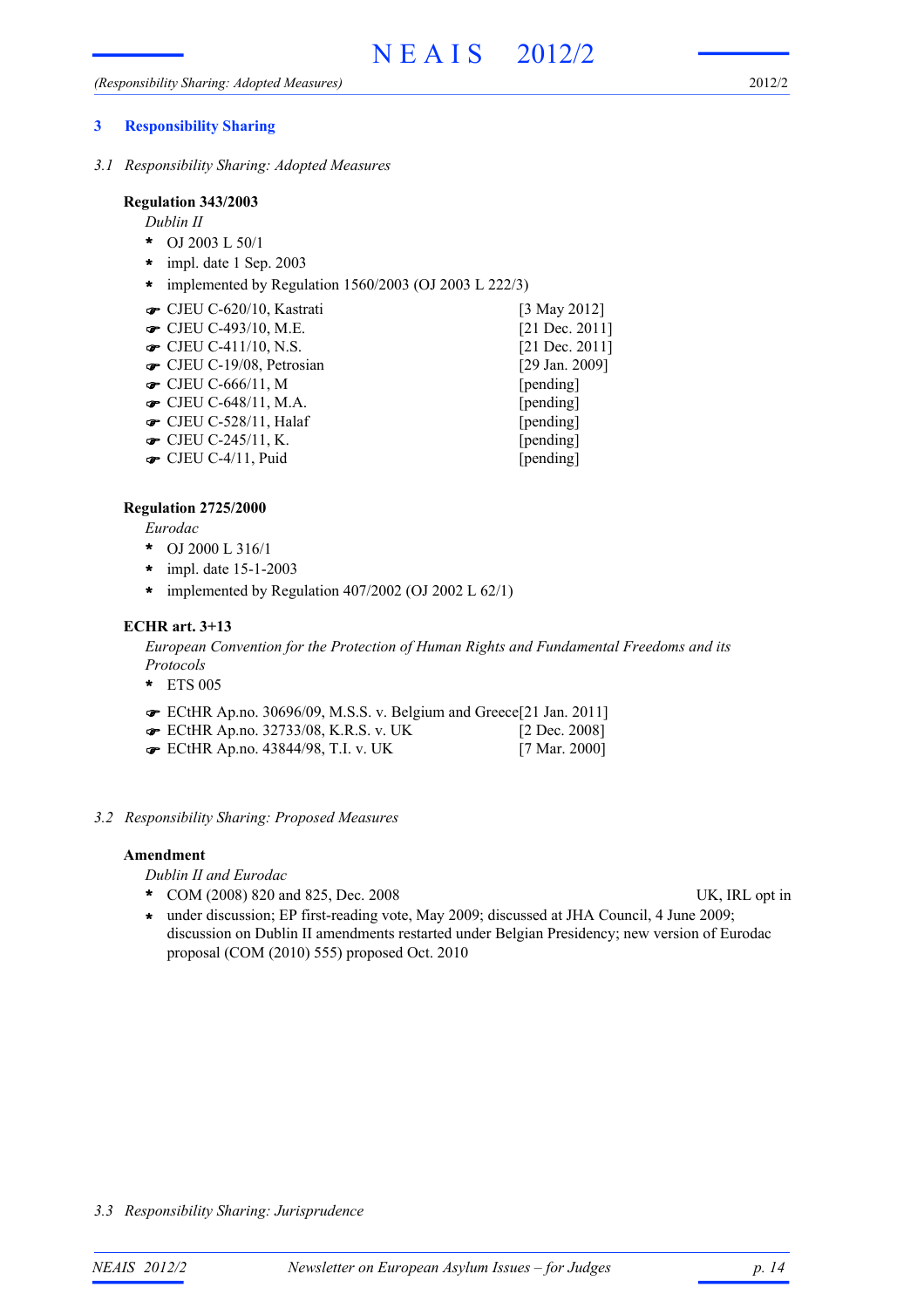#### **3.3.1 CJEU Judgments on Responsibility Sharing**

! CJEU C-620/10,*Kastrati*, [3 May 2012]

*New*

- $\star$  interpr. of Reg. 343/2003 on **Dublin II** art. 2(c)
- ref. from 'Kammarrätten i Stockholm, Migrationsöverdomstolen' (Sweden) **\***
- *The withdrawal of an application for asylum within the terms of Art. 2(c) Dublin II, which occurs before the MS responsible for examining that application has agreed to take charge of the applicant, has the effect that that regulation can no longer be applicable. In such a case, it is for the MS within the territory of which the application was lodged to take the decisions required as a result of that withdrawal and, in particular, to discontinue the examination of the application, with a record of the information relating to it being placed in the applicant's file.* **\***
- ! CJEU C-493/10,*M.E.* , [21 Dec. 2011]
- $*$  interpr. of Reg. 343/2003 on **Dublin II** art. 3(2)
- ref. from 'High Court' (Ireland) **\***
- ! CJEU C-411/10,*N.S.*, [21 Dec. 2011]
- interpr. of Reg. 343/2003 on*Dublin II* art. 3(2) **\***
- ref. from 'Court of Appeal (England and Wales)' (UK) **\***
- *On (1) the concept of 'safe countries' and (2) Transfer of an asylum seeker to the MS responsible and (3) Rebuttable presumption of compliance, by that MS, with fundamental rights.* **\***
- ! CJEU C-19/08,*Petrosian* , [29 Jan. 2009]
- \* interpr. of Reg. 343/2003 on **Dublin II** art. 20(1)(d) & 20(2)
- ref. from 'Kammarrätten i Stockholm, Migrationsöverdomstolen' (Sweden) **\***
- *On (1) Taking back by a MS of an asylum seeker whose application has been refused and who is in another MS where he has submitted a fresh asylum application and (2)Start of the period for implementation of transfer of the asylum seeker and (3) Transfer procedure on the subject-matter of an appeal having suspensive effect.* **\***

#### **3.3.2 CJEU pending cases on Responsibility Sharing**

! CJEU C-666/11,*M*

*New*

- \* interpr. of Reg. 343/2003 on **Dublin II** art. 3(2) and 19(4)
- ref. from 'Oberverwaltungsgericht für das Land Nordrhein Westfalen' (Germany) 19-12-2011 **\***
- *Does the asylum seeker have a right, enforceable by him in the courts, to require a MS to examine the assumption of responsibility under art. 3(2) and to inform him about the grounds for its decision?* **\***
- ! CJEU C-648/11,*M.A.*
- interpr. of Reg. 343/2003 on*Dublin II* art. 6 **\***
- ref. from 'Court of Appeal (England & Wales)' (UK) **\***
- *On determining the MS responsible for examining an asylum application lodged in one of the MS by a TCN, where an applicant for asylum who is an unaccompanied minor with no member of his or her family legally present in another MS has lodged claims for asylum in more than one MS, which MS does the second paragraph of article 6 make responsible for determining the application for asylum?* **\***
- ! CJEU C-528/11,*Halaf*
- interpr. of Reg. 343/2003 on*Dublin II* art. 3(2) **\***
- ref. from 'Administrativen sad Sofia-grad' (Bulgaria) **\***
- *On (1) Legislation of a MS where application is made not providing either criteria or rules of procedure for the application of the sovereignty clause, and (2) Admissible evidence of non compliance with European Union law on asylum where there is no judgment of the CJEU* **\***

*declaring that by reason of those infringements the MS responsible has failed to fulfil its obligations in relation to asylum.*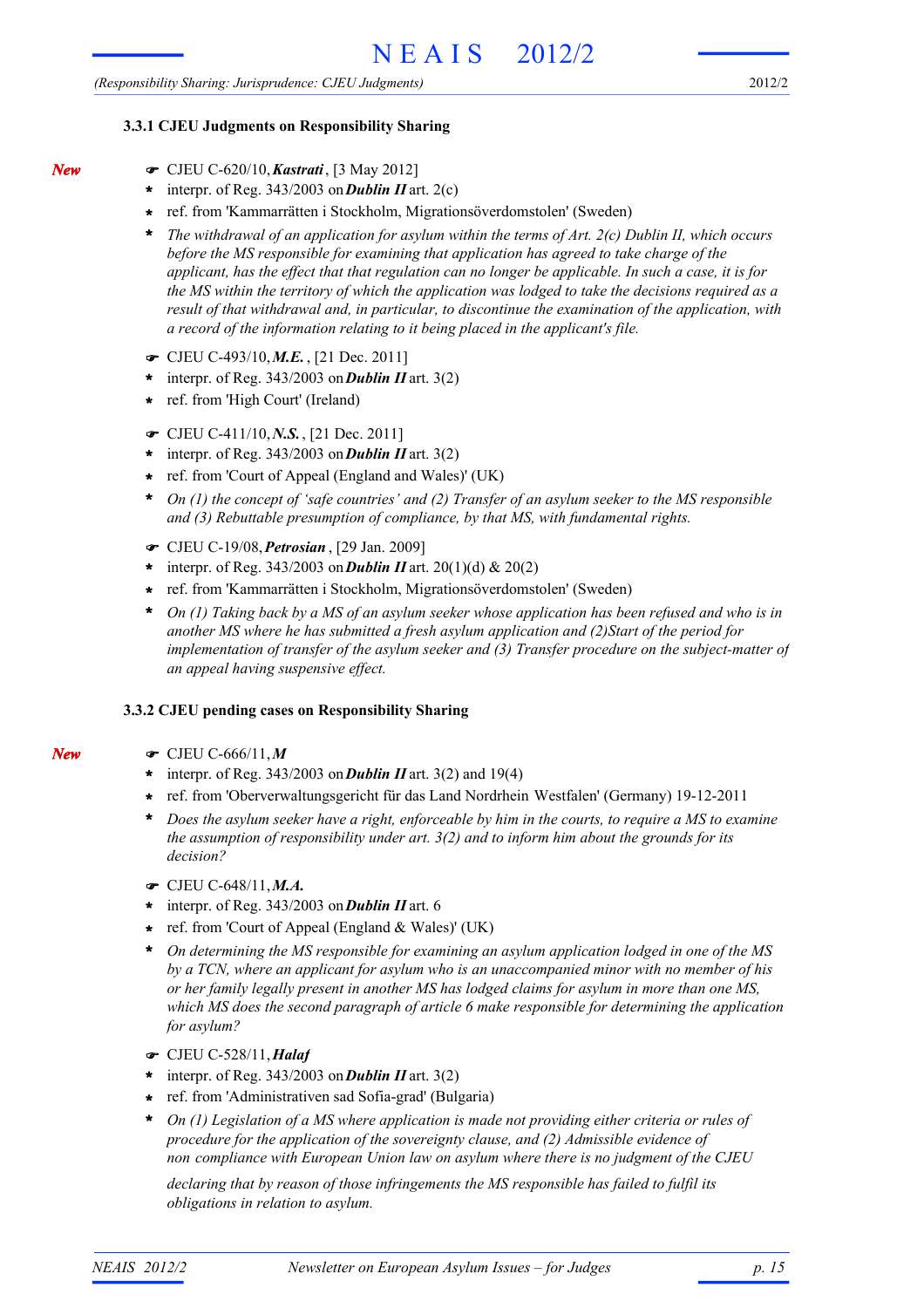*(Responsibility Sharing: Jurisprudence: CJEU pending cases)*

- ! CJEU C-245/11,*K.*
- \* interpr. of Reg. 343/2003 on **Dublin II** art. 3(2) and 15
- ref. from 'Asylgerichtshof' (Austria) **\***
- *On the question whether, in the accessory interpretation and application of Art. 3 or 8 of the ECHR (Article 4 or Article 7 of the Charter), more extensive notions of 'inhuman treatment' or 'family', at variance with the interpretation developed by the European Court of Human Rights, may be applied?* **\***
- ! CJEU C-4/11,*Puid*
- interpr. of Reg. 343/2003 on*Dublin II* art. 3(2) **\***
- ref. from 'Hessischer Verwaltungsgerichtshof' (Germany) **\***
- *On the obligation of a MS to take responsibility for the processing of an asylum application if there is a risk of infringement of the fundamental rights of the asylum-seeker or a failure to apply the minimum standards.* **\***

## **3.3.3 ECtHR Judgments on Responsibility Sharing**

- ! ECtHR Ap.no. 30696/09,*M.S.S. v. Belgium and Greece* , [21 Jan. 2011]
- violation of ECHR art. 3+13 **\***
- *A deporting State is responsible under ECHR Art. 3 for the foreseeable consequences of the* **\*** *deportation of an asylum seeker to another EU Member State, even if the deportation is being decided in accordance with the Dublin Regulation; the responsibility of the deporting State comprises not only the risk of indirect refoulement by way of further deportation to risk of illtreatment in the country of origin, but also the conditions in the receiving Member State if it is foreseeable that the asylum seeker may there be exposed to treatment contrary to Art. 3.*
- ! ECtHR Ap.no. 32733/08,*K.R.S. v. UK* , [2 Dec. 2008]
- no violation of ECHR art. 3+13 **\***
- *Based on the principle of intra-community trust, it must be presumed that a MS will comply with its obligations. In order to reverse that presumption the applicant must demonstrate in concreto that there is a real risk of his being subjected to treatment contrary to Article 3 of the Convention in the country to which he is being removed.* **\***
- ! ECtHR Ap.no. 43844/98,*T.I. v. UK*, [7 Mar. 2000]
- no violation of ECHR art. 3+13 **\***
- *The Court considered that indirect removal to an intermediary country, which was also a Contracting Party, left the responsibility of the transferring State intact. Subsequently, the transferring State was required not to deport a person where substantial grounds had been shown for believing that the person in question, if expelled, would face a real risk of being subjected to treatment contrary to Article 3 in the receiving country.* **\***

*In this case the Court considered that there was no reason to believe that Germany would have failed to honour its obligations under Article 3 of the Convention and protect the applicant from removal to Sri Lanka if he submitted credible arguments demonstrating that he risked ill-treatment in that country.*

## **3.3.4 CAT Judgments on Responsibility Sharing**

No cases yet

## **3.3.5 National Judgments on Responsibility Sharing**

No cases yet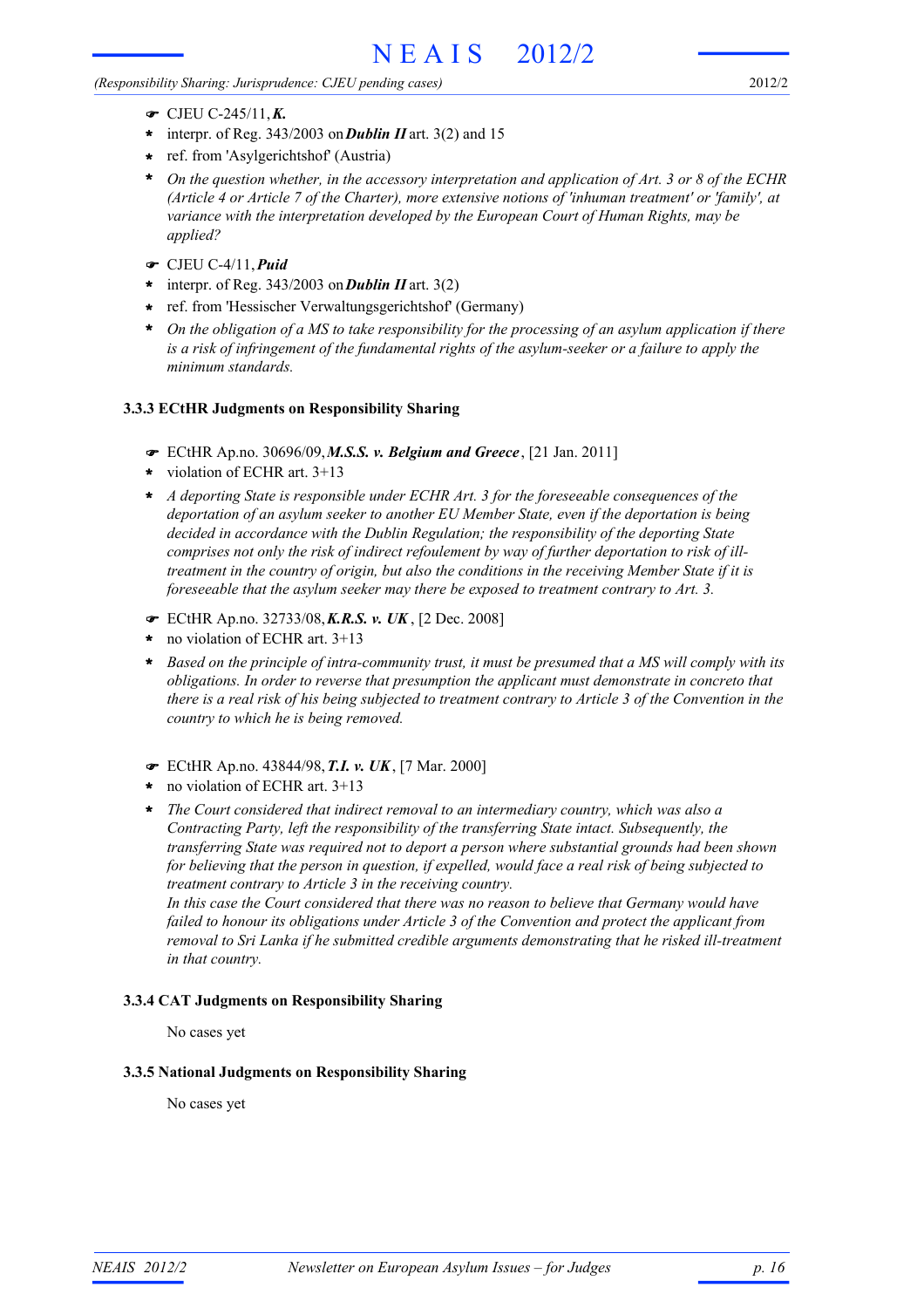#### **4 Reception Conditions**

*4.1 Reception Conditions: Adopted Measures*

#### **Decision 573/2007**

*European Refugee Fund (2008-2013)*

- OJ 2007 L 144/1 **\***
- amended by Decision 458/2010 (OJ 2010 L 129/1) **\***

#### **Council Decision 2004/904**

*Refugee Fund (2005-2010)*

OJ 2004 L 381/52 **\***

#### **Directive 2003/9**

*Reception Conditions*

- \* OJ 2003 L 31/18 IRL opt out
- impl. date Feb. 2005 **\***
- CJEU C-179/11, CIMADE & GISTI [pending]

#### **Decision 2000/596**

*European Refugee Fund (2000-2004)*

OJ 2000 L 252/12 **\***

## **ECHR art. 3 (reception)**

*European Convention for the Protection of Human Rights and Fundamental Freedoms and its Protocols*

*4.2 Reception Conditions: Proposed Measures*

## **Decision**

*Amendment of Refugee Fund*

- COM (2009) 456, 2 Sep. 2009 UK opt in **\***
- EP first-reading vote, May 2010; Council discussions restarted, spring 2011; EP/Council deal, Feb. **\*** 2012; first reading position adopted by Council, 8 Mar. 2012;

#### **Amendment**

*Reception Directive*

- \* COM (2008) 815, Dec. 2008 UK, IRL opt out
- **\*** UK and Ireland opt out; amended text proposed by Commission, June 2011 (COM (2011) 320)

#### *4.3 Reception Conditions: Jurisprudence*

#### **4.3.1 CJEU Judgments on Reception Conditions**

! CJEU no cases yet,